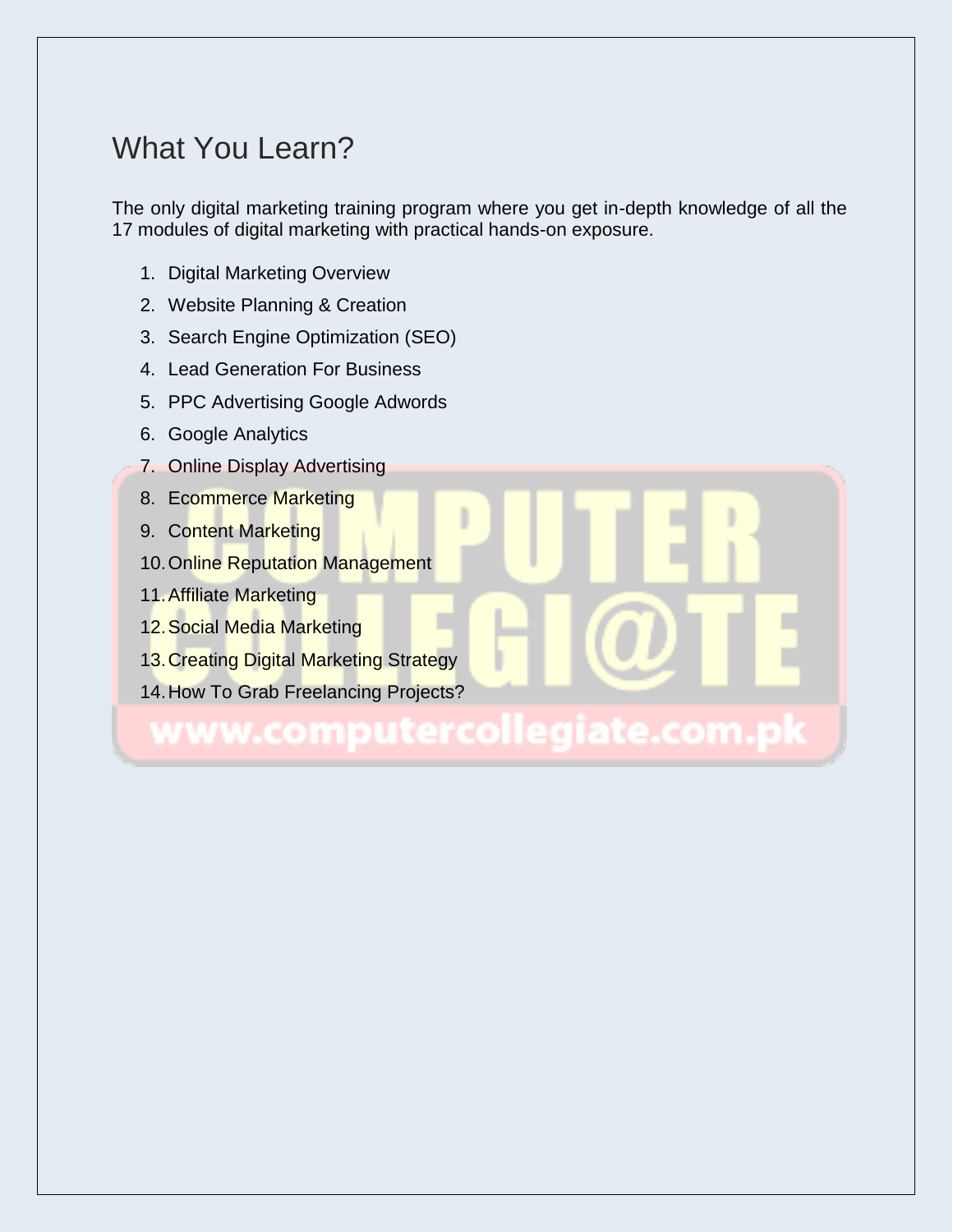#### **Structure of Course**

- The duration of The Course is Six Months (183 Hrs.).
- $\cdot$  Class will be held 03 days a week, to cover minimum 7.6 hours per week.

| S.#            | <b>Subjects</b>                                | <b>Hours</b>                               |                     |              |              |
|----------------|------------------------------------------------|--------------------------------------------|---------------------|--------------|--------------|
|                |                                                | <b>Theory</b>                              | <b>Practical</b>    | <b>Total</b> | <b>Marks</b> |
|                | <b>Digital Marketing Overview</b><br>$\bullet$ |                                            |                     |              |              |
| 1              | • Website Planning & Creation                  |                                            |                     |              |              |
|                | • Search Engine Optimization                   | 38                                         | 56                  | 94           | 300          |
| $\overline{2}$ | • Social Media Marketing                       | 11                                         | 11                  | 22           | 100          |
|                | <b>Email Marketing</b>                         |                                            |                     |              |              |
|                | • Lead Generation For                          |                                            |                     |              |              |
|                | <b>Business</b>                                |                                            |                     |              |              |
|                | <b>PPC Advertising Google Ad</b>               |                                            |                     |              |              |
|                | words                                          |                                            |                     |              |              |
|                | <b>Google Analytics</b><br>$\bullet$           |                                            |                     |              |              |
|                | • Online Display Advertising                   |                                            |                     |              |              |
| 3              | <b>Ecommerce Marketing</b>                     | 30                                         | 37                  | 67           | 100          |
|                | <b>Content Marketing</b>                       |                                            |                     |              |              |
|                | <b>Online Reputation</b>                       |                                            |                     |              |              |
|                | Management                                     |                                            |                     |              |              |
|                | <b>Affiliate Marketing</b><br>$\bullet$        |                                            |                     |              |              |
|                | <b>Making Money Via AdSense</b>                |                                            |                     |              |              |
|                | & Blogging                                     |                                            | tercollegiate.com.p |              |              |
| 4              | Project (CD &<br>Hardcopy)                     | Project hours including in practical hours |                     |              | 100          |
|                |                                                |                                            | <b>Total</b>        | 183          | 600          |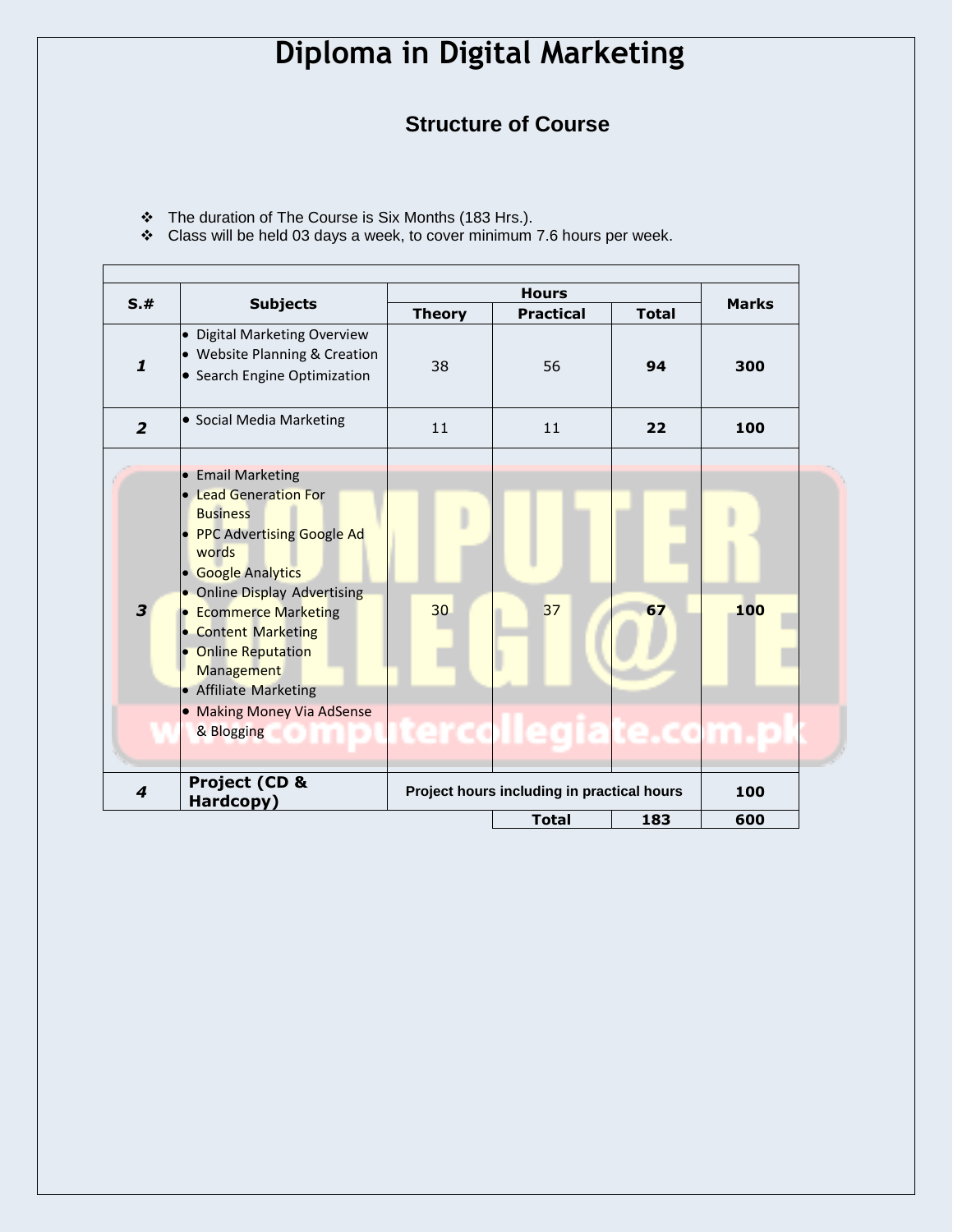**Digital Marketing Overview (03 Hours)** 

- What is marketing?
- What is digital marketing?
- Understanding Marketing Process.
- Why Digital Marketing wins over traditional Marketing?
- Understanding Digital Marketing Process
	- o Increasing Visibility
		- What is visibility?
		- **Types of visibility**
		- **Examples of visibility**
	- o Visitors Engagement
		- **What is engagement?**
		- Why it is important?
		- **Examples of engagement**
	- o Bringing Targeted Traffic
		- **Inbound**
		- **-** Outbound
	- o Converting Traffic into Leads
		- **Types of Conversion**
		- **Understanding Conversion Process**
	- o Retention
		- **UDITY** Why it is Important?
		- **Types of Retention**
	- o Performance Evaluation
		- collegiate.com.p Why it is Important?
		- **Tools Needed**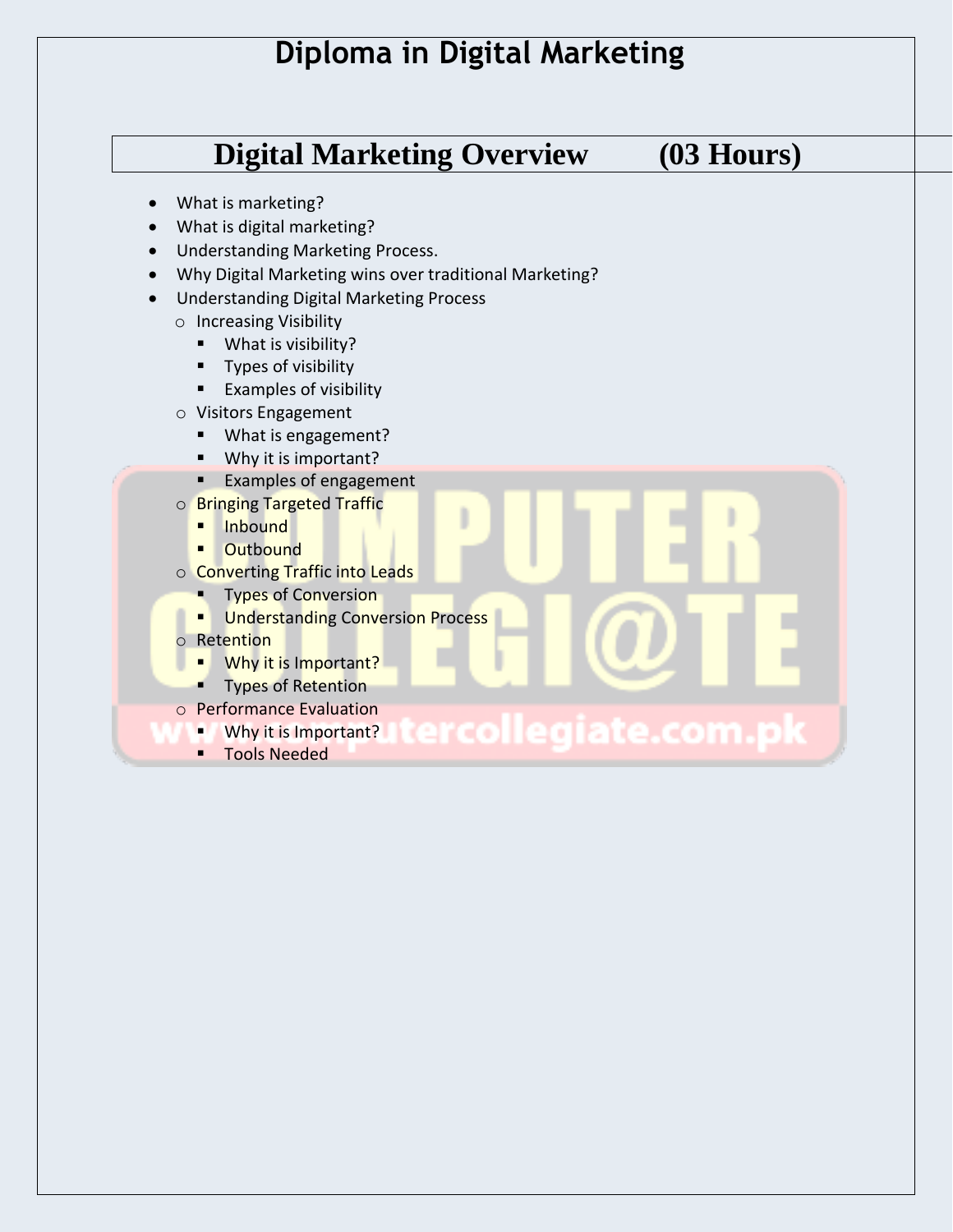#### **WordPress Basics**

- o What is Web Hosting
- o What is HTTP & FTP?
- o Installing Xamp Server
- o Installing WordPrss
- o What is WordPres?
- o One Click Installaiton
- o Login
- o Brief Overview of Admin Panel
- o Update General Setting; Privacy, User Profile.
- o WrodPress with Search Engines Optimization
- o SEO based URL.
- o Categorizing Your Posts
- o Best Practices when linking
- o Great E-commerce Template with Woocommerce
- o installing Woocommerce Plugin
- o Define Settings
- o Add Products Categories, New Products, Price and Shipping etc.
- o WrodPress Theme Installing
- o Preview and install a new theme
- o Create & add a new Logo
- o Create Pages
- o Set up a static home Page
- o Create a blog page to display all Posts (articles) etc.
- o Create Pages about us, contact us , map Trash Pages
- o Create a Custom Menu, Place Pages in order and subpages
- o Sharing your content on other social networks
- o Posting to Twitter, Facebook
- o Adding 'Share' Buttons
- o Adding a newsletter
- o Blog, Add Post, Delete a post, Add Widgets, Media
- o Define Payment method Orders, Currency, Billing, Apply Woocommerce in your theme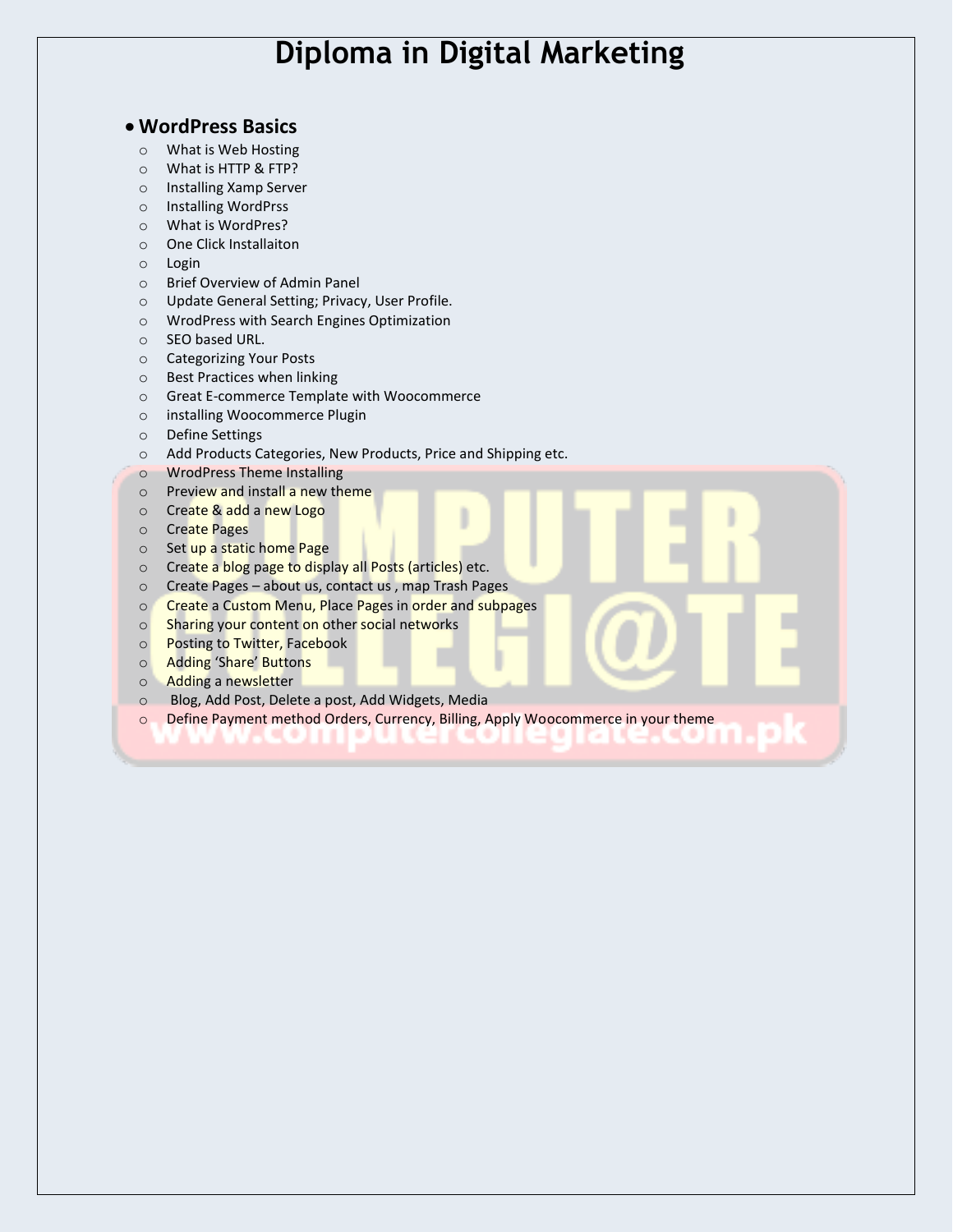## **Search Engine Optimization (SEO) (21 Hours)**

#### **What is SEO?**

- **Introduction to SERP**
- **What are search engines?**
- **How search engines work**
- **Major functions of a search engine**
- **What are keywords?**
- **Different types of keywords**
- **Google keyword planner tool**
- **Keywords research process**
- **Understanding keywords mix**
- **Google Operator : So that you can find anything on the web**
- **On page optimization**
	- o What are primary keywords, secondary keyword and tertiary keywords?
	- o Keywords optimization
	- o Content optimization & planning
	- o Understanding Your audience for content planning
	- o What is the difference between keywords stuffing & keyword placement
	- o Internal linking
	- o Meta tags creation
	- o Creating Webpage in HTML
	- o Using google webmasters tool & website verification
	- o Sitemap creation & submission in website & webmasters
	- o How to write an optimized content
	- diate.co o How to write a content for article, blog and press release

#### **Off Page optimization**

- o What is domain authority?
- o How to increase Domain authority
- o What are back links?
- o Types of back links
- o What is link building?
- o Types of link building
- o Do's and Dont's of link building
- o Link building strategies for your business
- o Easy link acquisition techniques
- **Local SEO**
	- o Google places optimization
	- o Classified submissions
	- o Using H card
	- o Citation
- **Top tools for SEO**
- **Monitoring SEO process**
- **Preparing SEO reports**
- **How to create SEO Strategy for your business**
- **What is link juice?**
- **Importance of domain and page authority**
- **How to optimize exact keywords for your business**
- **What is Google Panda Algorithm?**
- **What is Google Penguin?**
- **What is Google EMD Update?**
- **How to save your site from Google Panda, Penguin and EMD Update**
- **How to recover your site from Panda, Penguin and EMD**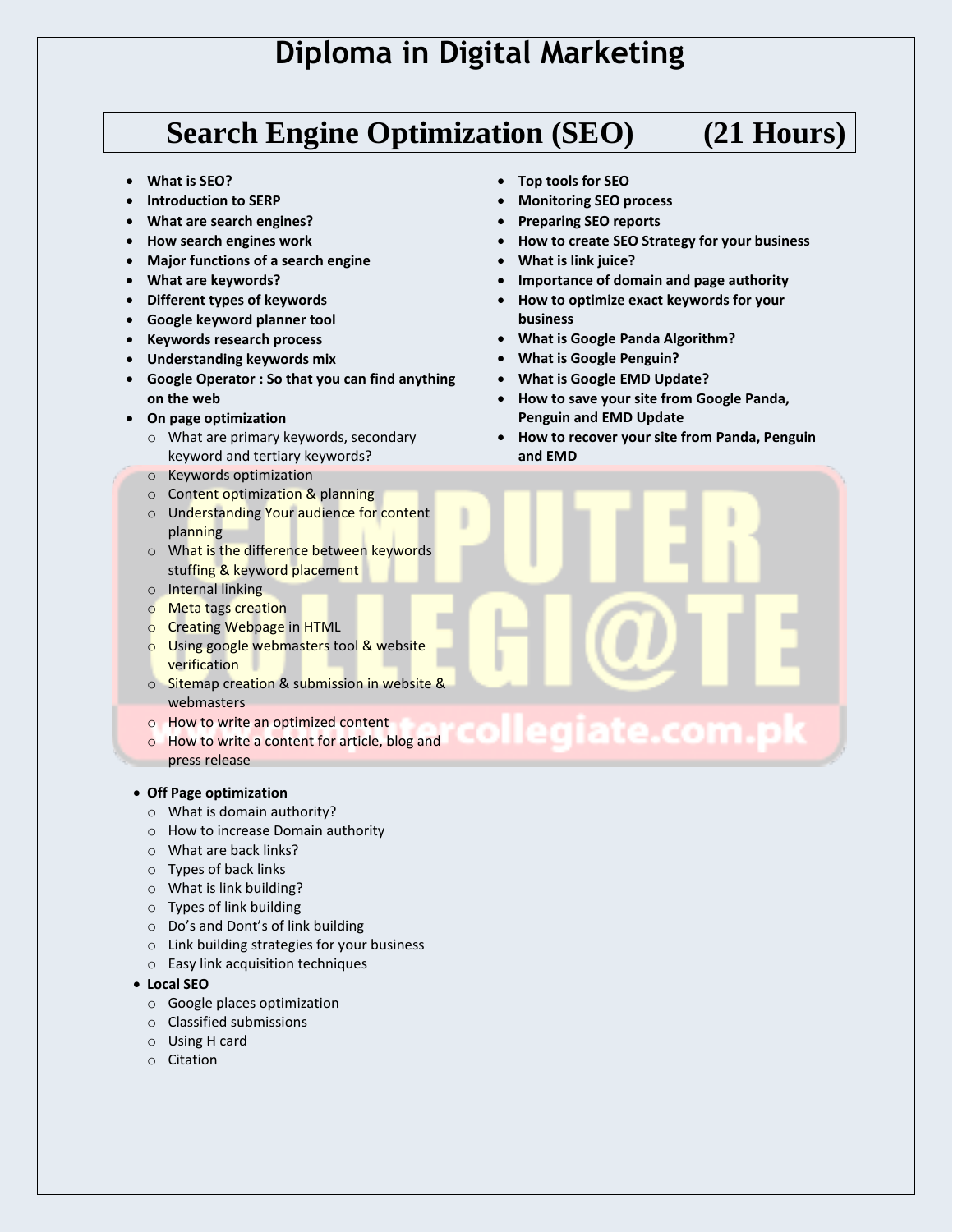# **Lead Generation for Business (09 Hours)**

- **Understanding lead generation for business**
- **Why lead generation is important?**
- **Understanding landing pages**
- **Understanding thank-you page**
- **Landing page vs website**
- **Best practices to create a landing page**
- **Best practices to create a thank-you page**
- **Practical exercise- Creating a landing page**
- **Types of landing pages**
- **Reviewing landing pages created by trainees**
- **What is A/B testing?**
- **How to do A/B testing**
- **Selecting landing pages after A/B testing**
- **Converting leads into sales**
- **Creating lead nurturing strategy**
- **Understanding lead funnel**

**• Steps in leads nurturing** 

# www.computercollegiate.com.pk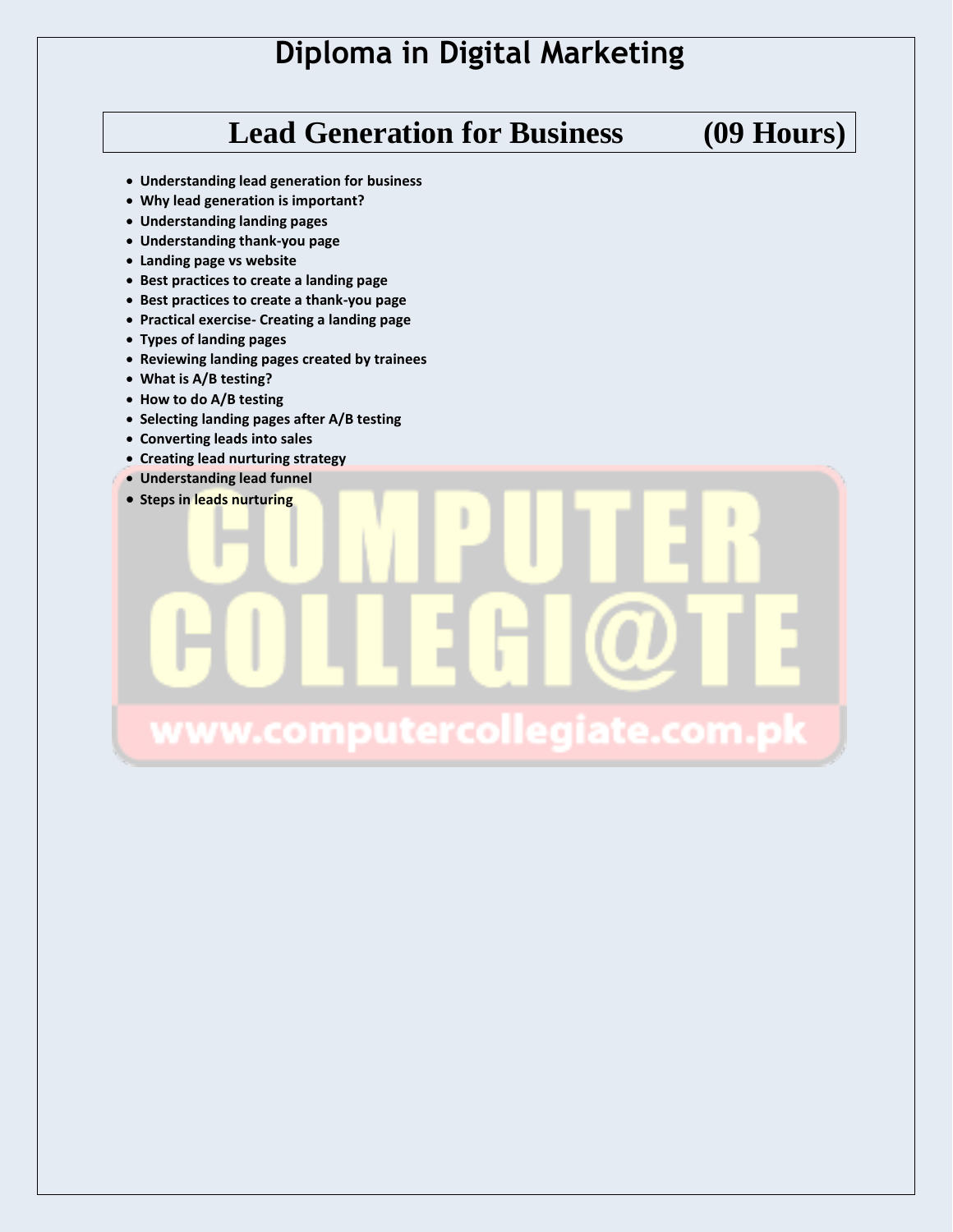## **PPC Advertising Google Adwords (12 Hours)**

#### **Google Adwords Overview**

- o Understanding inorganic search results
- o Introduction to Google adwords & PPC advertising
- o Overview of Microsoft Adcenter (Bing & Yahoo) Setting up Google adwords account
- o Understanding adwords account structure
	- Campaigns, Adgroups, Ads, Keywords, etc
	- **Types of Advertising campaigns- Search,**
	- Display, Shopping & video
	- Difference between search & display campaign

#### **Understanding Adwords Algorithm**

- o How does adwords rank ads
- o Understanding adwords algorithm (adrank) in
- o detail with examples
- o What is quality score
- o Why quality score is important
- o What is CTR?
- o Why CTR is important?
- o Understanding bids

#### **Creating Search Campaigns**

- o Types of Search Campaigns Standard,
- o All features, dynamic search & product listing
- o Google merchant center.
- o Creating our 1st search campaign
- o Doing campaign level settings
- o Understanding location targeting
- o Different types of location targeting
- o What is bidding strategy?
- **Understanding different types of bid**
	- o Strategy
		- Manual
		- **Auto**
- **Advanced level bid strategies**
	- o Enhanced CPC
	- o CPA
- What are flexible bidding strategies?
- Understanding flexible bidding strategy
- Pros & Cons of different bid strategies
- Understanding ad-extensions
- Types of ad-extensions
- Adding ad-extensions in our campaign
- Creating adgroups
- Finding relevant adgroups options using tools
- Creating adgroups using tool
- **Understanding keywords**
	- o **F**inding relevant keywords
	- o Adding keywords in ad-group
	- o Using keyword planner tool
	- o Understanding types of keywords negative
	- o Examples of types of keywords
	- o Pros and cons of diff. types of keywords
- **Creating ads**
	- o Understanding ad metrics
	- o Display & destination URL
	- o How to write a compelling ad copy
	- o Best & worst examples of ads Creating ads
- **Tracking Performance/Conversion**
	- o What is conversion tracking?
	- o Why is it important
	- o How to set up conversion tracking
	- o Adding tracking code in your website
	- o Checking conversion stats
	- o Optimizing Search Campaigns
	- $\circ$  How to optimize campaigns at the time of creation?
	- o Optimizing campaign via adgroupsIce of CTR in optimization
	- o How to increase CTR
	- o Importance of quality score in
	- o optimization
	- o How to increase quality score
	- o Importance of negative keywords in
	- o optimization
	- o Evaluating campaign stats
	- o Optimizing with conversion report
	- o Optimizing with keywords
	- o Optimizing performing keywords
- o Optimizing non performing keywords
- o How to decrease CPC
- o Analyzing your competitors performance
- Creating Display Campaign
	- o Types of display campaigns- All features, Mobile app,Remarketing, Engagement
	- o Creating 1st display campaign
	- o Difference in search & display Campaign settings
	- o Doing campaign level settings
	- o Understanding CPM bid strategy
	- o Advance settings
	- o Ad-scheduling
	- o Ad-delivery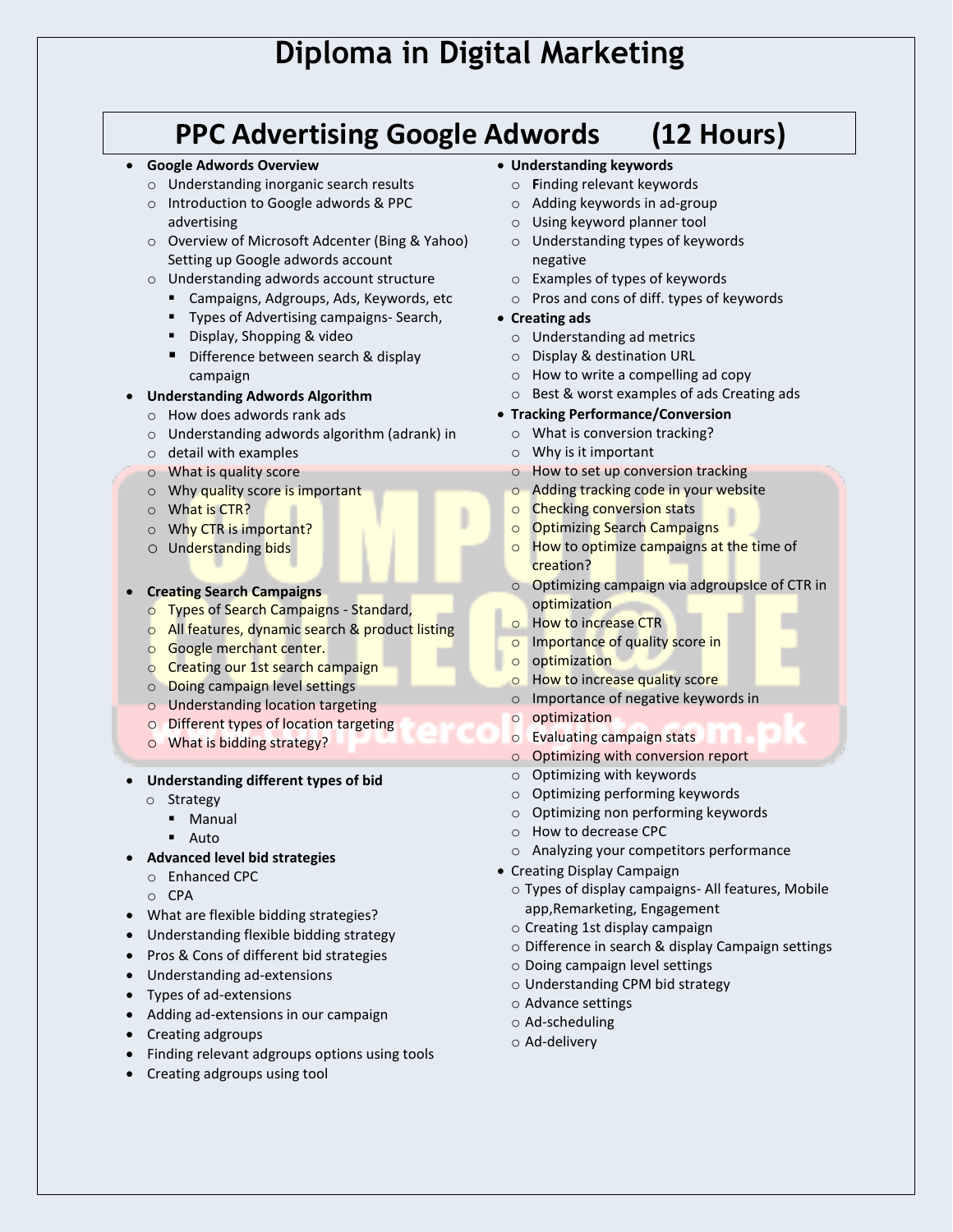- o Understanding ads placement
- o Creating diff. adgroups
- o Using display planner tool
- o Finding relevant websites for ads placement
- o Creating text ads
- o Creating banner ads using tools
- o Uploading banner ads

#### **Optimizing Display Campaign**

- **Remarketing**
	- o What is remarketing?
	- o Setting up remarketing campaign
	- o Creating Remarketing lists
	- o Advanced Level list creation
	- o Custom Audience

# www.computercollegiate.com.pl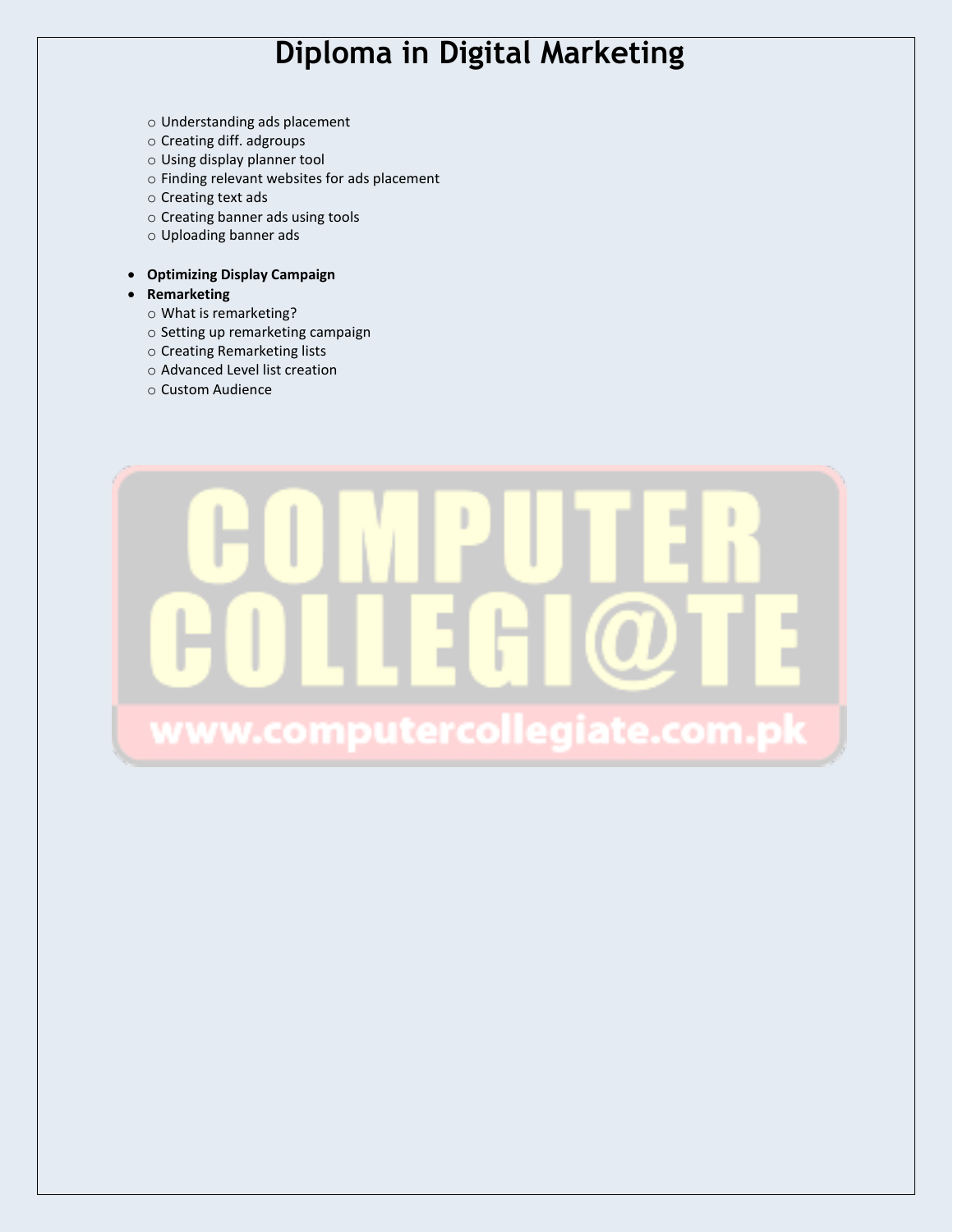# **Google Analytics (06 Hours)**

- Introduction to Google analytics
- How Google analytics works
- Understanding Google analytics account structure
- Understanding Google analytics insights
- Understanding cookie tracking
- Types of cookie tracking used by Google analytics
- Starting with Google analytics
- How to set up analytics account
- How to add analytics code in website
- Understanding goals and conversions
- How to setup goals
- Understanding different types of goals
- Understanding bounce & bounce rate
- Difference between exit rate & bounce rate
- How to reduce bounce rate
- How to set up funnels in goals
- Importance of funnels
- How to integrate adwords and analytics account
- Benefits of integrating adwords & analytics
- Measuring performance of marketing campaigns via
- Google analytics
- What is link tagging
- How to set up link tagging
- Understanding filters & segments
- How to set up filters & segments
- How to view customized reports
- Monitoring traffic sources
- Monitoring traffic behavior
- Taking corrective actions if required

# **Online Display Advertising (03 Hours)**

- What is online advertising?
- Types of Online Advertising
- **Display Advertising** 
	- o Banner ads
	- o Rich Media ads
	- o Pop ups and Pop under ads
- Contextual advertising
	- o In Text ads
	- o In Image ads
	- o In video ads
	- o In page ads
- What are Payment Modules?
- Companies that provide online advertising Solution
- **Tracking & Measuring ROI of online adv.**
- Assignment on allocating funds to various
- **Different Online advertising platforms**
- Creating Banner Ads Using Tools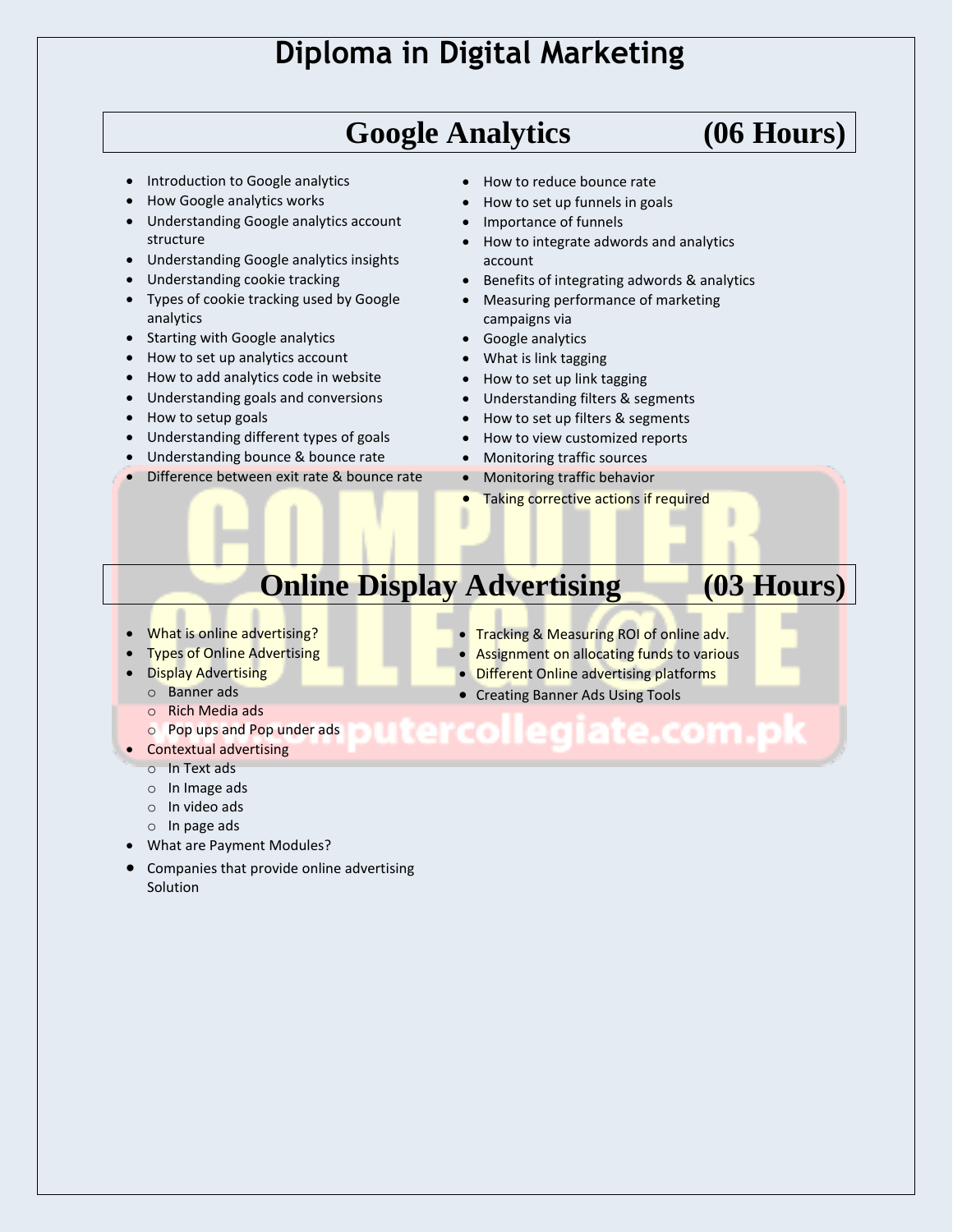# **Affiliate Marketing (06 Hours)**

- What is affiliate marketing?
- 3 A's of affiliate marketing
- How people make millions of dollar in affiliate marketing?
- Affiliate marketing history
- Changes in affiliate marketing industry over the year
- Affiliate marketing scenario in India
- How to be a super affiliate?
- Different ways to do affiliate marketing
- Affiliate marketing secrets
- How your trainer makes money in affiliate marketing?
- Live examples of how people are making money as an affiliate
- Getting your started as an affiliate
- Getting you approved as an affiliate from
- India's top affiliate agencies
- Some of the top affiliate network in the world
- How to get approved as an affiliate by world's top affiliate company-commission junction www.cj.com
- Trainers shares his secrets of affiliate marketing
- Story telling- trainer shows his live example of how he is making money these days as an affiliate

www.computercollegiate.com.pk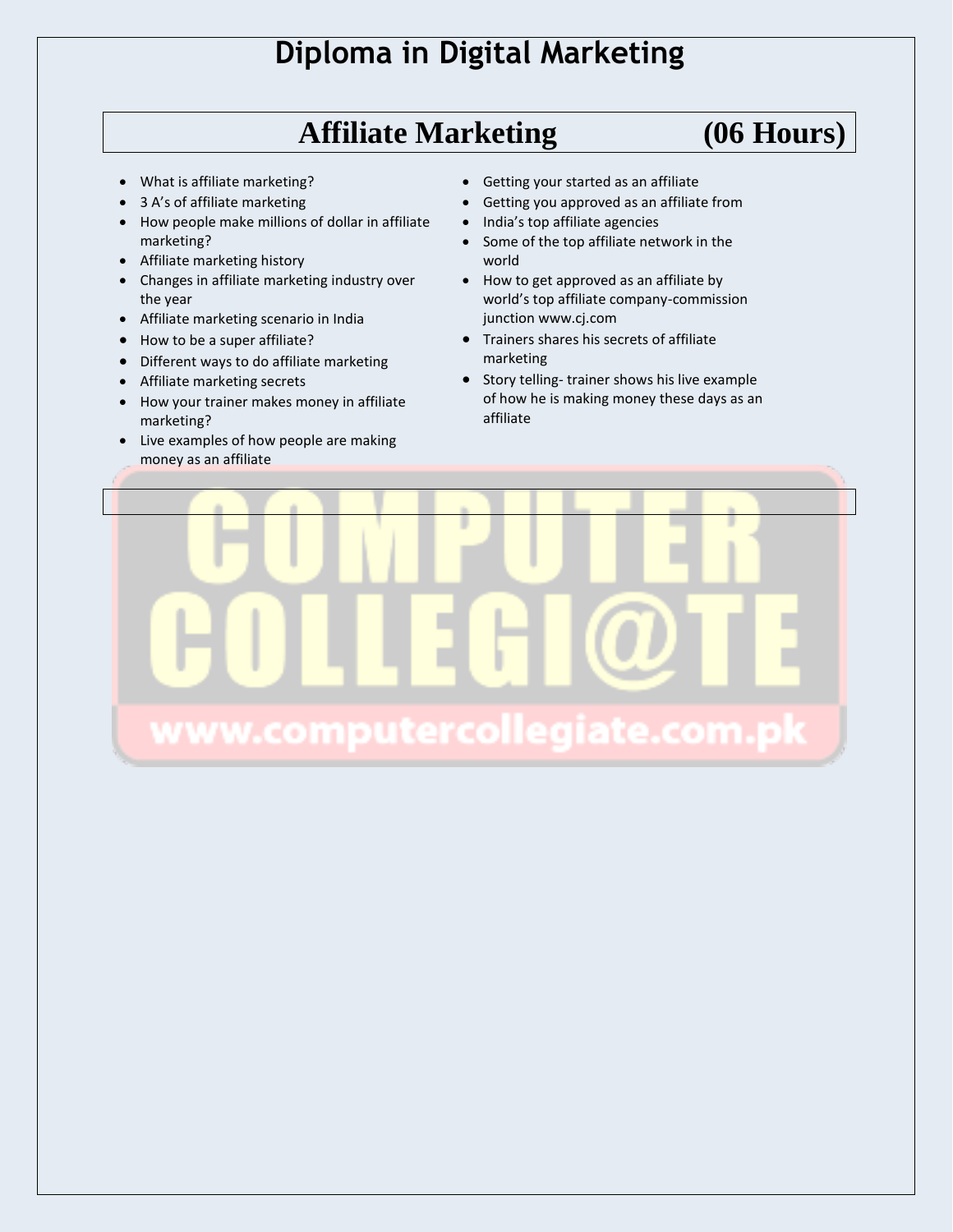# **Social Media Marketing (21 Hours)**

- What is social media?
- Understanding the existing Social Media paradigms & psychology
- How social media marketing is different than others
- Forms of Internet marketing

#### **Facebook Marketing**

- o Understanding Facebook marketing
- o Practical session 1
	- **•** Creating Facebook page
	- Uploading contacts for invitation
	- **Exercise on fan page wall posting**
- Increasing fans on fan page
- How to do marketing on fan page (with examples)
- Fan engagement
- Important apps to do fan page marketing
- Facebook advertising
- Types of Facebook advertising
- Best practices for Facebook advertising
- Understanding facebook best practices
- Understanding edgerank and art of engagement
- Practical Session 2
	- o Creating Facebook advertising campaign
	- o Targeting in ad campaign
	- o Payment module- CPC vs CPM vs CPA
	- o Setting up conversion tracking
	- o Using power editor tool for adv.
	- o Advance Facebook advertising using tools like Qwaya

#### **Linkedin Marketing**

- $\circ$  What is linked In?
- o Understanding LinkedIn
- o Company profile vs Individual profiles
- o Understanding Linkedin groups
- o How to do marketing on LinkedIn groups
- o Linkedin advertising & it best practices
- o Increasing ROI form linkedIn ads
- o Linkedin publishing
- o Company pages
- o Adv on linkedIn
- o Display vs text
- o

#### **Twitter Marketing**

- o Understanding Twitter
- o Tools to listen & measure Influence on Twitter: TweetDeck, Klout, PeerIndex
- o How to do marketing on Twitter
- o Black hat techniques of twitter marketing
- o Advertising on Twitter
- o Creating campaigns
- o Types of ads
- o Tools for twitter marketing
- o Twitter Advertising
- o Twitter Cards

#### **Video Marketing**

- o Understanding Video Campaign
- o Creating 1st Video Campaign
- o Importance of video marketing
- o Benifits of video marketing
- o Uploading videos on video marketing websites
- Using youtube for business
- Developing youtube video marketing Strategy
- o Bringing visitors from youtube videos to your website
- o Creating Video ADgroups
- o Targeting Options
- o Understanding Bid Strategy

#### o **Instagram Marketing.**

- o Page Managemant
- o Brand reputation
- o Find Influencers at Instagram.
-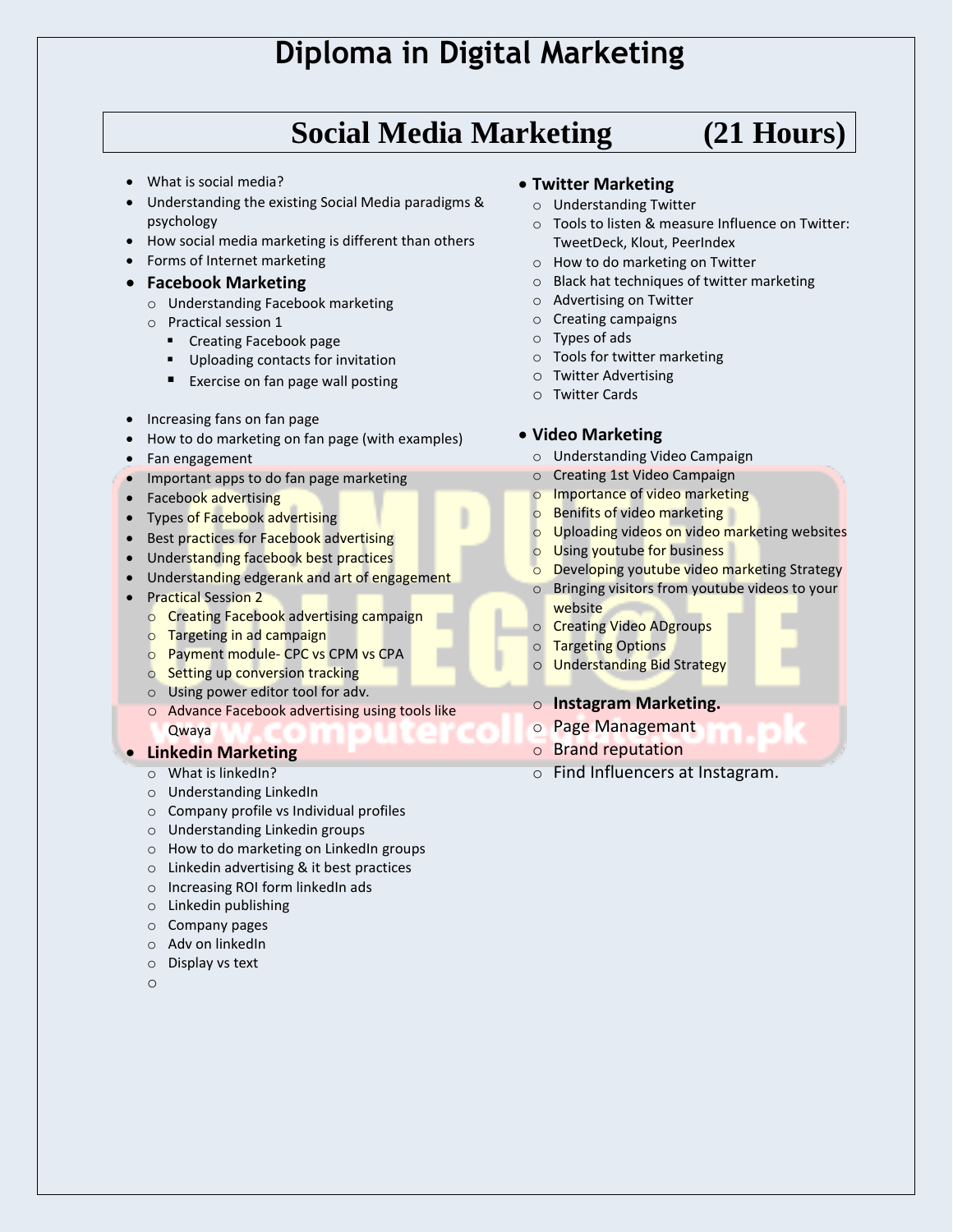**Creating Digital Marketing Strategy**

**How To Grab Freelancing Project**